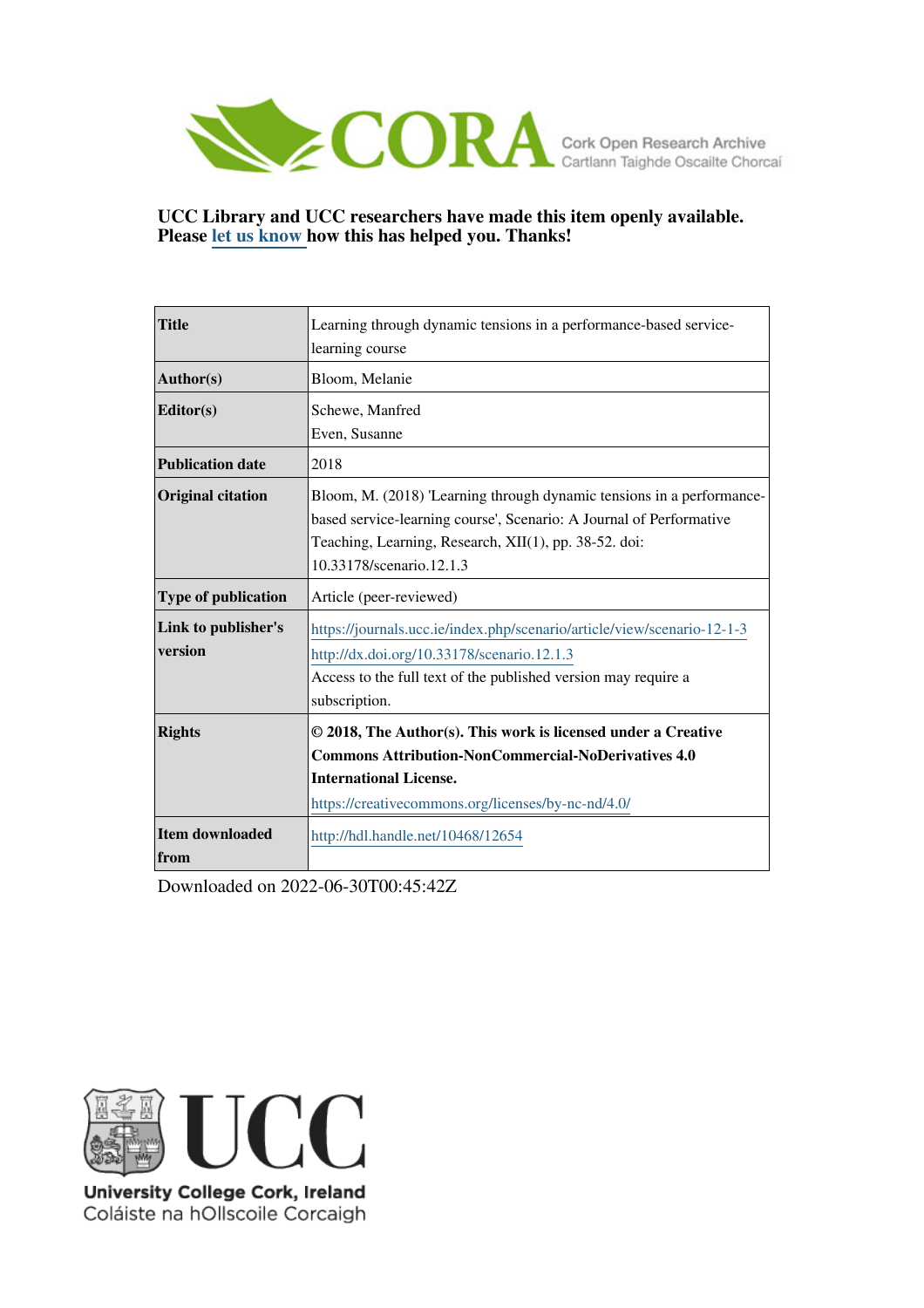

# **Learning through dynamic tensions in a performance-based service-learning course**

## *Melanie Bloom*

#### **Abstract**

Tension is described as a "key quality in drama" (Kao & O'Neill 1987: 28), but is it also an essential quality of drama as pedagogy? The present descriptive case study (Merriam 2009) explores the concept of tension and how and when it arose in a performance-based, service-learning course in Spanish. Student-produced documents as well as teacher-researcher observations were used to analyze the role of tension in the course. Results suggest that while the tensions students experienced evolved over the course of the semester, students remained engaged in the learning process.

### **1 Introduction**

As Short and Burke (1991) remind us, learning is not entirely free from conflict, as the process of learning itself represents a tension between the known and the unknown. The concept of tension in learning has previously been examined in second language education (Bloom 2007; Huang 2006; Luke 2006; Schwarzer 2003; Spielmann & Radnofsky 2001) as well as drama and drama education (Kao & O'Neill 1998; Morgan & Saxton 1987), but to this date no research has analyzed the role of tension in second language classrooms following a performance pedagogy. The present study explores the tensions that arose within the curriculum of a performance-based, service-learning Spanish course entitled "Latin American Theater through Performance." The study is framed within the broader literature of drama in second language education as well as both pedagogical and dramatic definitions of tension. The paper presents the curriculum development and design of the course, which involved several key stakeholders, including an elementary school, two local actors, and the advanced Spanish students enrolled in the course. In addition, it details the results of a qualitative study that explored students' reactions to the course, focusing on reported and observed tensions.

> Copyright © 2018 the author[s]. This work is licensed under a Creative Commons Attribution-NonCommercial-NoDerivatives 4.0 International License.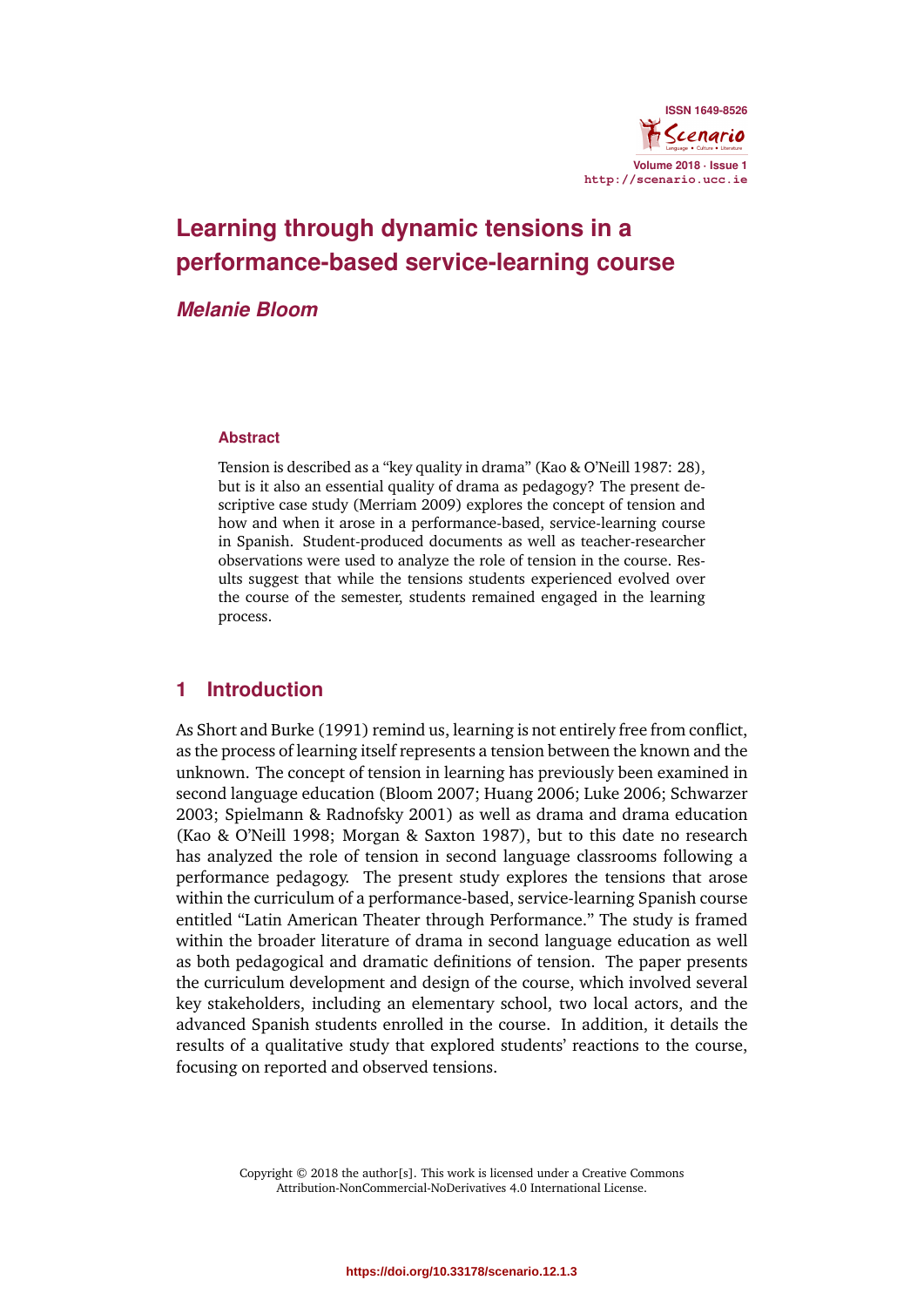# **2 Drama in Second Language Education**

For over 50 years, language instructors have been incorporating role plays and other dramatic activities in their classes (Carkin 2007). However, scholars working in drama in second language education distinguish the use of dramatic *activities* from drama as *pedagogy* (Winston 2012). Drama as pedagogy can include a class based on a variety of dramatic techniques (Dodson 2000), an exploration of linguistic structures through drama (Even 2011; Schmenk 2015), process dramas (Stinson 2009; Stinson & Freebody 2006) or full-scale dramatic productions (Essif 2002; Fonio 2012; Vázquez 2014). Although drama has been used to enhance teaching and learning in various educational contexts for decades (Carkin 2007), very few researchers in second language education have empirically examined the results of such a drama-based pedagogy. In fact, for the past several years, scholars have called for more empirical research with clearly reported methodology, on drama education and second language learning (see for example Carson 2012; Kao, Carkin & Hsu 2011; Schewe 2013; Schmenk 2015; Stinson & Winston 2011).

There are only a few empirical studies conducted internationally with identifiable and replicable research methodologies on drama in second language education. They focus on the role of drama in students' identity formation and linguistic self-confidence (Carson 2012; Shiozawa & Donnery 2017), the comprehension of literary texts (Cheng & Winston 2011; Koerner 2012), oral fluency (Dunn & Stinson 2011; Podlozny 2000), questioning techniques (Janudom & Wasnasomsithi 2009; Kao, Carkin & Hsu 2011; Ryan-Scheutz & Colangelo 2004) and foreign language anxiety (Piazzoli 2011; Saglamel & Kayaoglu 2013). In their review of the literature on drama in second language learning Belliveau and Kim (2013: 6) note:

. . . despite a wide-spread pedagogical interest and scholarly conviction in the possibilities of educational drama in creating a more contextuallysituated, engaging, multi-modal, and empowering L2 learning experience, there is still little empirical evidence concerning what is actually taking place in L2 classrooms and how students perceive and react to their learning experiences when drama is introduced.

The present paper begins to fill this void in the literature by examining, via qualitative means, how students respond to an advanced university-level Spanish class based on a performative pedagogy. Like previous research in the area, it focuses on the impact of performance pedagogy, in this case large-scale production (Schewe 2013), on students' experiences in the language classroom. Specifically, this study explores the dynamic tensions that arose during the semester-long course and how these tensions affected the learning environment.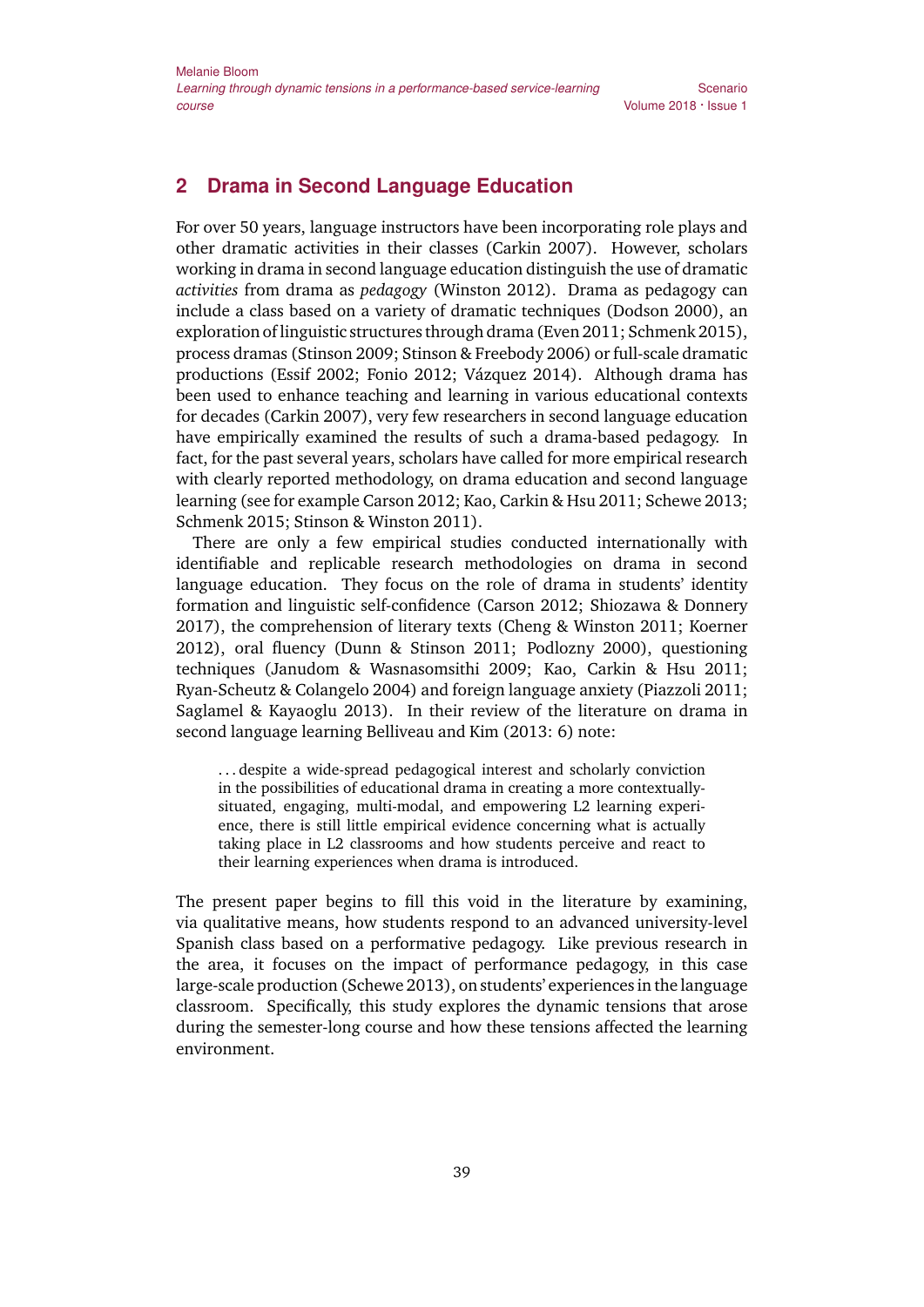# **3 Tension Defined**

Because the present study is framed within the fields of second language education, drama, and drama education, the conceptualization of tension in each of these fields informed the data analysis. In the context of the second language classroom, the sometimes-conflicting expectations of teachers and students are often described as tensions. For example, Bloom (2007), Luke (2006), and Schwarzer (2003) explored the tensions that arose in their language classes when the instructor's role shifted from teacher-as-expert to teacher-as-facilitator. This change affects the responsibilities of the teachers, as rather than delivering teacher-centered lessons, instructors focus on structuring student-centered activities and responding to student issues and inquiries that arise spontaneously in class. This classroom structure often conflicts with students' previous language learning experiences creating tension. These types of tensions can help facilitate learner autonomy, as Luke (2006) notes, or they can lead to resistance to the pedagogical agenda of the teacher (Huang 2006). In the field of second language acquisition, the construct of tension was developed in contrast to foreign language anxiety (Horwitz, Horwitz & Cope 1991), which is most frequently considered a debilitating anxiety. Spielmann and Radnofsky (2001: 259) describe tension as an "unstable phenomenon that may be generated by any situation or event and may be perceived differently by each individual experiencing it." Tensions in this definition are not inherently positive or negative, but rather exist on a continuum from euphoric (or positive in nature), to non-euphoric (not entirely positive while not detrimental), to non-dysphoric (not entirely detrimental while not positive), and, finally, to dysphoric (detrimental in nature).

Tension in drama and drama education has been defined slightly differently, but the definitions still refer to the mental or emotional engagement that a certain context inspires. Morgan and Saxton (1987: 3) define it as a "mental excitement" that "is fundamental to intellectual and emotional engagement, not only as a stimulus, but as the bonding agent that sustains involvement in the dramatic task." Whereas Kao & O'Neill (1998: 28) describe tension within a process drama as "an essential structural principle in generating dramatic worlds." They go on to note that tensions arise due to different causes, that they can reveal themselves slowly or immediately, and that one tension often replaces another as dramatic action proceeds (ibid.). The various definitions presented here provided the framework for examining tensions in the present study. Specifically, Kao & O'Neill's definition was used to frame the analysis of the data, examining the evolution of the tensions that arose during the creation of a large-scale dramatic production. These tensions inevitably formed the underlying structure of our class as they led to student anxiety and resistance, but also student engagement and bonding. Thus, the push and pull of the tensions students experienced may have helped them invest in the "dramatic task" (Morgan & Saxton 1987: 3).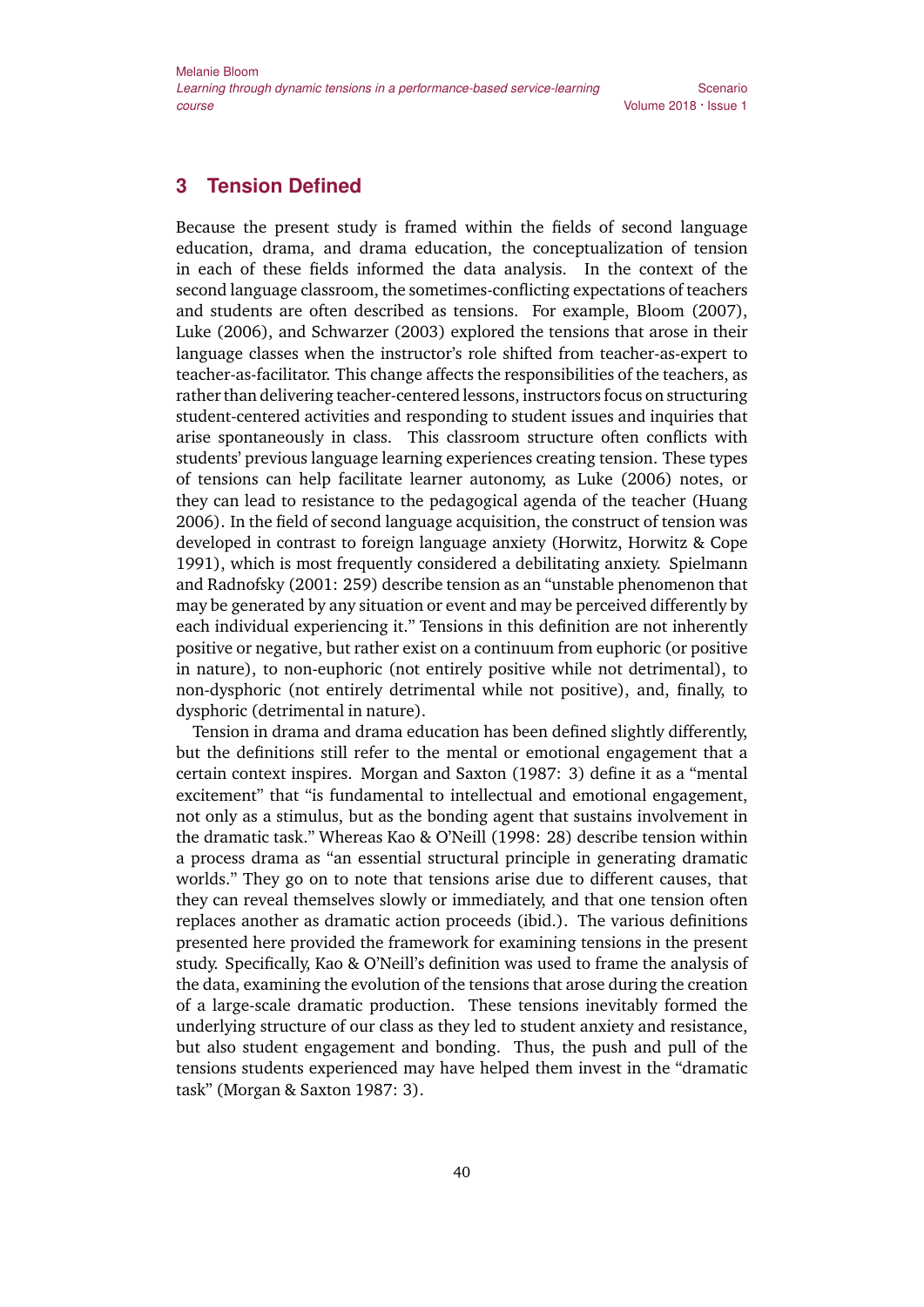# **4 Curriculum Development and Research**

The Latin American Theater through Performance class was based on a partnership between university students, a fourth grade dual language program of a local elementary school, and a non-profit organization promoting arts education. The director of the non-profit organization donated the time of two professional actors, Neal and Marsha $^{\rm l}$ , who would work with us on the course. Each collaborator participating in the class had different outcomes that needed to be met. The ESL and dual language coordinators' learning objective was to help their students learn to analyze the "theme" of a text. This connected the fourth graders' work in the course directly to one of the requirements of the state standardized test for which they were preparing. In addition to this academic objective, they wanted our university students, who came from similar linguistic and cultural backgrounds as their students, to serve as role models for the fourth graders, allowing them to see that a college education was in their future as well. The learning objectives for the university students were primarily to broaden their Spanish vocabulary as well as to develop new ways to critically and creatively interpret literary texts. As the course was a mixed-level undergraduate and graduate course, there were additional learning objectives for the graduate students. Because the graduate students were enrolled in a Master's program on language teaching, their objective was to develop engaging, performance-based lesson plans. In addition to lesson plan design, they also would serve as lead instructors during our visits with the elementary students.

#### **4.1 Participants**

Participants in this course were varied due to the three organizations involved in the development of the course. The participants included the dual language and ESL coordinators from the elementary school who served as our school liaisons and helped organize the logistics of our visits to the elementary school. In addition, we worked with 44 fourth graders enrolled in the program at the school. As mentioned previously, Neal and Marsha served as both our acting coaches and our directors once we proceeded to the rehearsal stage of the performance. Finally, and most importantly for this paper, 17 undergraduate and two graduate students participated in all aspects of the course. The student participants were all advanced students of Spanish, including four second language learners, 12 heritage language learners, and two native speakers (from Venezuela and Spain respectively). The two graduate students in the course served as stage managers for the production. Sixteen undergraduate students formed our cast, and one undergraduate student composed an original score for the production and performed it on his accordion. Eighteen of these students (16 undergraduates and two graduates) also agreed to participate in this research study on the curriculum.

 $<sup>1</sup>$  All names cited in the text are pseudonyms used to protect the privacy of the participants.</sup>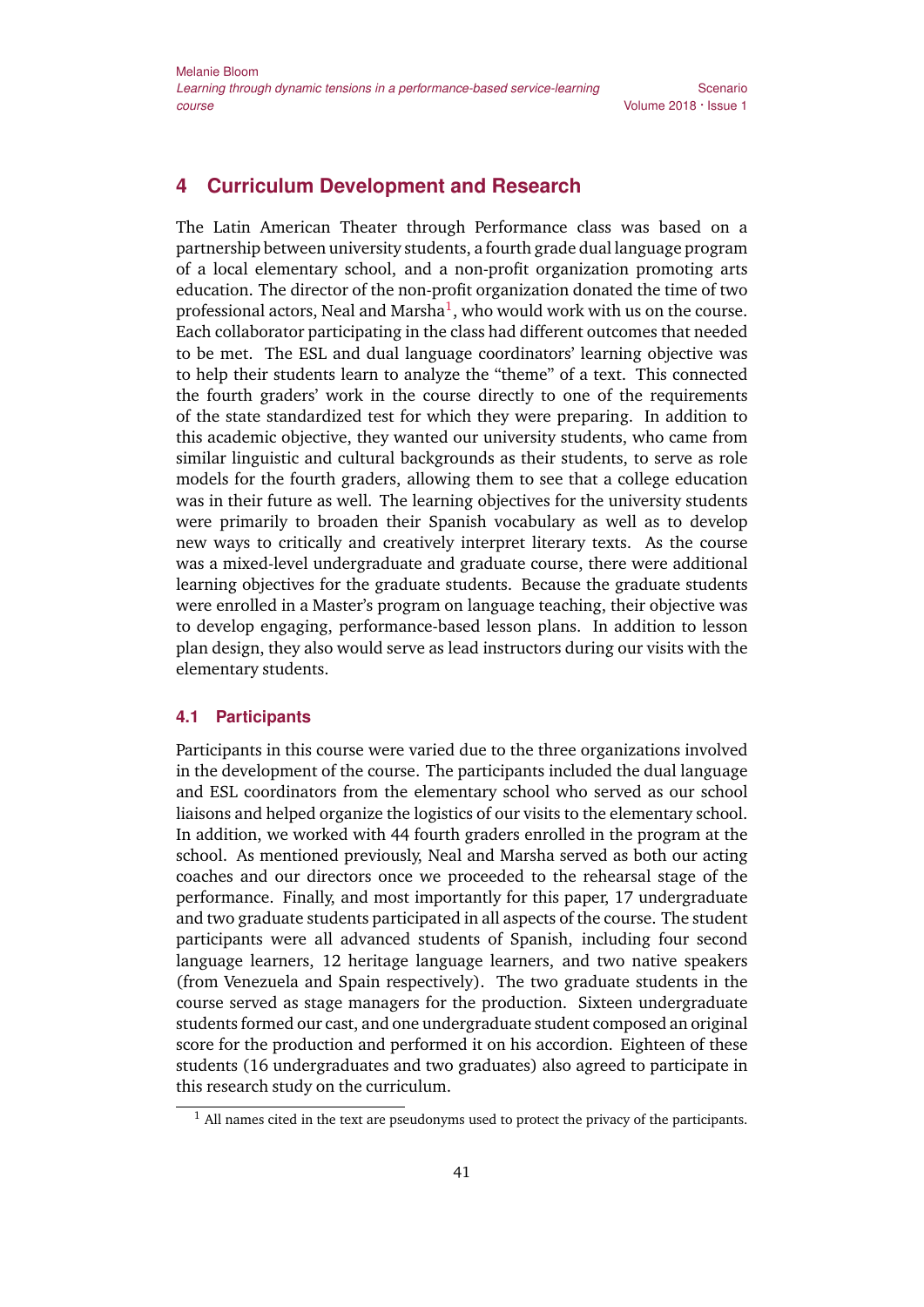Scenario

#### **4.2 Course description**

The collaboration with the dual language program of the elementary school was pivotal to the course. Thus, the initial steps of course design began with the dual language and ESL coordinators for the program. During a spring meeting, I presented them with four potential plays that our students could teach and perform. The coordinators selected the text that they felt best reflected the concept of theme: *Globito Manual* (Reyes 2014). We also planned four visits with the fourth-grade students: the first would serve as an ice-breaker to introduce the students to each other, the second and third visits would explore the play's themes and include performance-based games, and the fourth visit would culminate with the university students' presentation of *Globito Manual*. Over the course of the 15-week semester, the university students prepared for these visits during two different units of instruction: The first six-week unit provided students an introduction to performance, and the second nine-week unit focused on the development of the large-scale dramatic production of *Globito Manual*.

During the first unit, Neal and Marsha visited on Mondays, leading the university students in performance-based games in order to build rapport and to develop comfort with physical performance. On these days, we generally worked bilingually as the actors had good Spanish comprehension but little productive ability. Examples of some of these initial games included walking in character, acting out single words, and re-enacting fairy tales. On Wednesdays, the students interpreted some aspect of a Latin American short story that they had read in preparation for class. We began the semester working on non-verbal interpretations, such as tableaux and tableaux in motion and, as the students became more accustomed to performing in front of their peers, moved into verbal interpretations, such as scripted alternate scenes and improvisation. During this time, we also prepared for our visits with the fourth-grade students.

Prior to our first visit with the elementary students, the school's dual language and ESL coordinators visited our class on campus. They delivered a presentation that outlined the district's dual language programming model as well as research on the program's outcomes. In addition, they described the linguistic and cultural background of the students generally enrolled in the program at their school. Finally, they outlined the learning objectives for our visits, providing our class with materials to help them introduce the concept of "theme" to the fourth graders. Using these materials, the students and I spent the week before each visit developing ideas for our lesson plans that would incorporate performance-based activities, the text *Globito Manual*, and the concept of theme. Based on these in-class discussions, the two graduate students developed detailed lesson plans that everyone would follow during the school visits.

In the second unit, the students, actor-directors and I focused on editing, casting, rehearsing, and performing *Globito Manual*. In addition, in order to actively include the fourth graders in the performance, we composed and choreographed original choral chants that they would perform at certain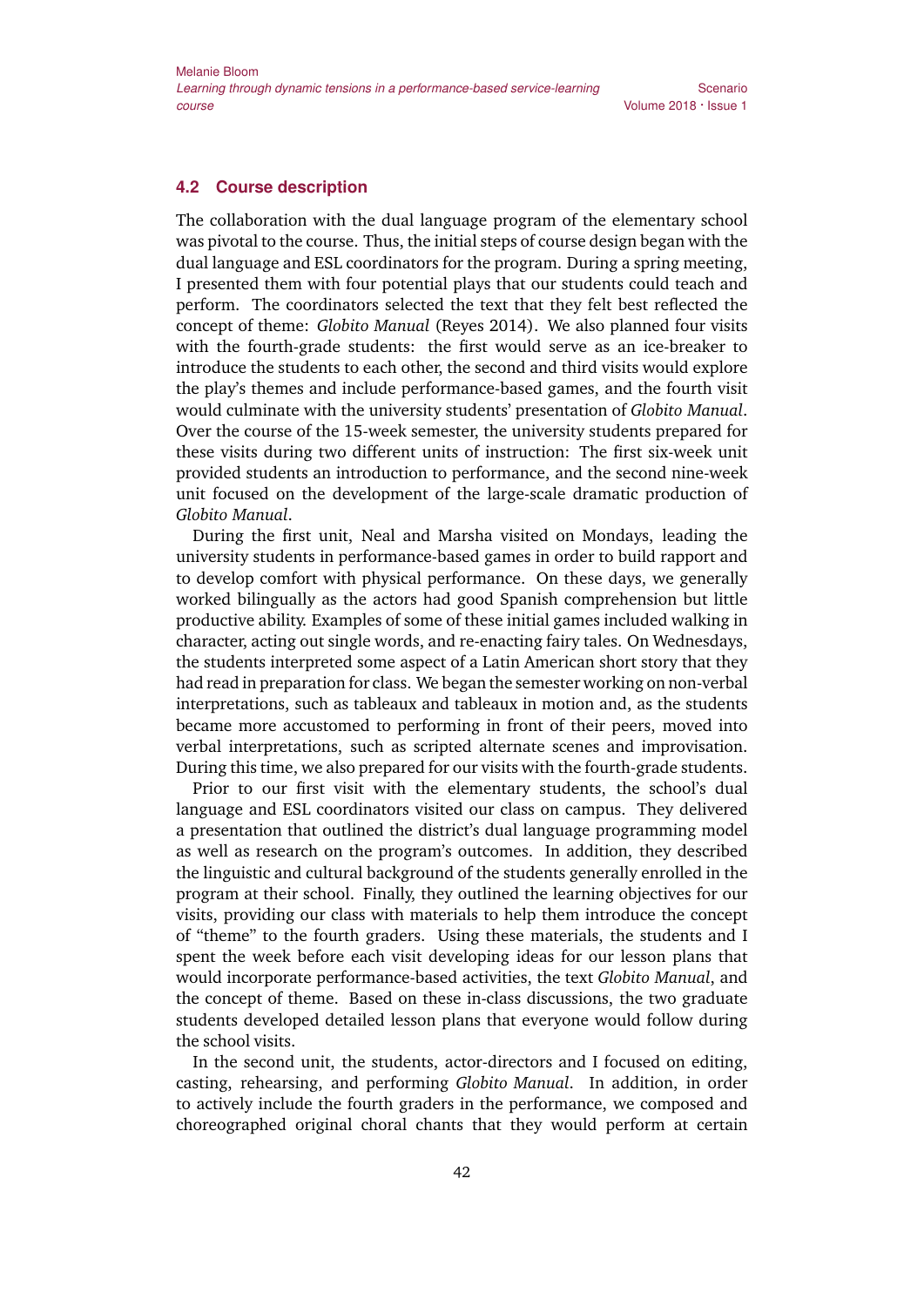points during the final production. The second unit also included our visits with the elementary students in their school gymnasium as well as on our university's campus. These visits focused on two of the play's themes: the benefits of "hands," or the fruits of manual labor, and the literal and figurative metamorphosis of Globito, the main character. Teams of two to three university students led groups of about six elementary students through the activities that the graduate students had planned. Activities included ice-breaker performance games, small group discussions and acitivities based on the themes, and verbal and non-verbal performances in which the elementary students represented different characters from the play. During these visits, we also taught the fourth graders the chants and choreography that they would perform during the final production.

Throughout the semester, the university students completed various assignments to either prepare for a performance or a lesson or to reflect upon it. First, they read the short stories and the play assigned for class. Second, they completed weekly online reflections via the university's learning management system. These reflections centered on their responses to the readings, the in-class dramatizations, the interactions with the fourth graders, and the rehearsal process. Third, their preparation and participation in the group activities with the fourth graders were assessed via a performance-based rubric. Finally, the principal assessment of the course was the production as well as the processes leading up to the final performance (including the editing of the text and the rehearsals). Each of the three aspects of the production was assessed via an analyitical rubric.

### **5 Research Study Design**

Due to my role as a highly invested participant-observer, the present study is framed as a teacher-research project (Hubbard & Power 2003) thatimplemented a descriptive case study methodology (Merriam 2009). As this course was a new endeavor for all of the participants involved, the primary research question that I hoped to address was: What are students' reactions to a performance-based Spanish course? In order to answer this question, I implemented a variety of qualitative data collection techniques. These techniques included document analysis, through which I collected and analyzed student-created documents in the form of emails, reflections and other written work submitted for class. I also took teacher-researcher field notes after class in order to record any noteworthy interactions during the class period (ibid.). Fieldnotes also recorded some impromptu interactions outside of class. Finally, I conducted a whole class debriefing session, similar to a large focus group, after the final performance to ask students the following questions about their experience:

• How did the exercises we completed during the first half of the semester contribute to the process? What did you think about the use of short stories?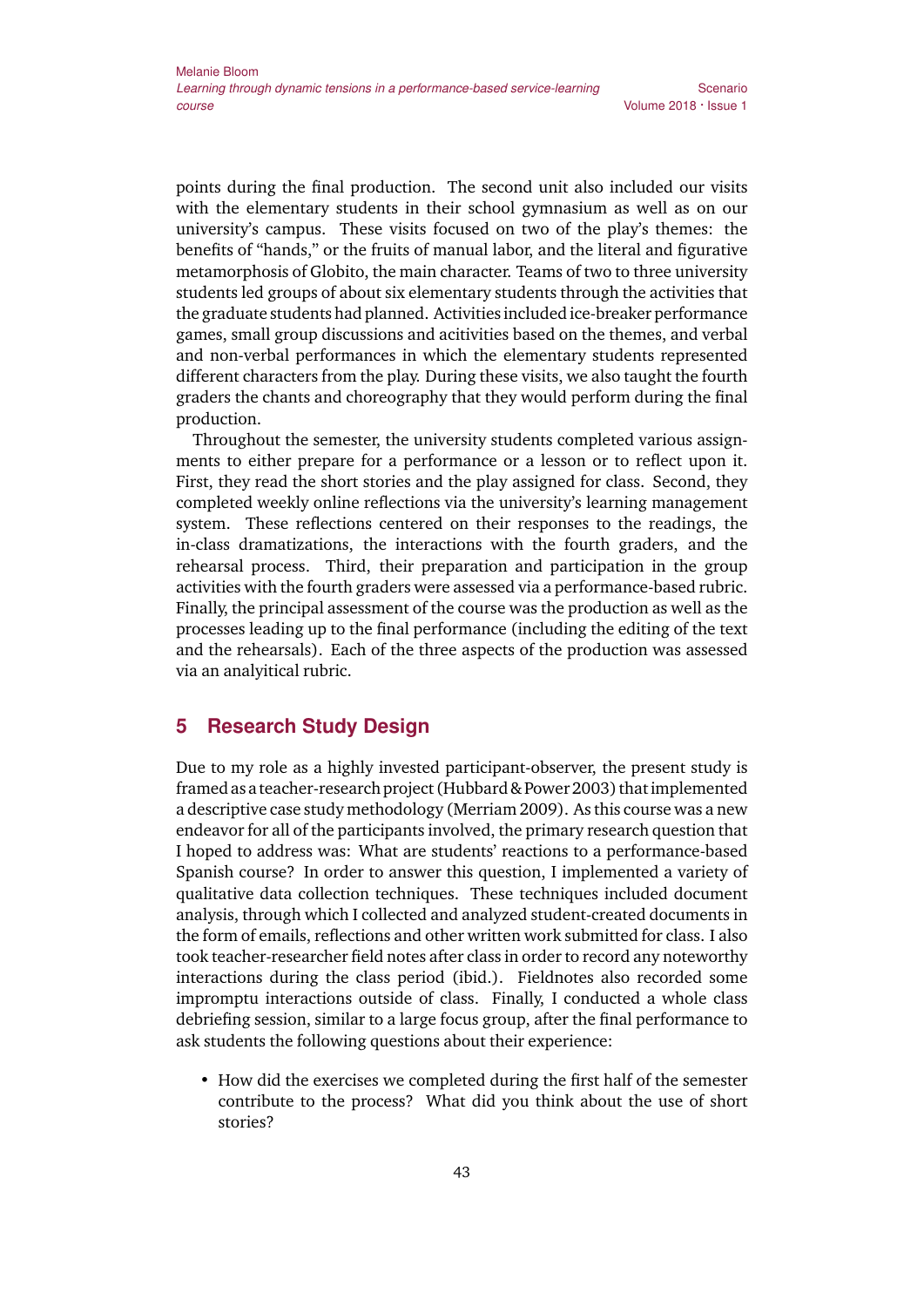- Was it important to edit the original text? Why or why not?
- In your opinion how did the rehearsals in class function? How could we improve the process?

Scenario

- What did you learn from your participation in class this semester?
- How would you describe your experience to another student?
- Should this class be offered again in the future? Why or why not?
- If it is offered again, how should I revise it?

The data collected from these various sources were analyzed first using open coding (Merriam 2009), and secondarily using more analytic coding through which initial concepts were grouped into five broad categories and later refined to three. Through the data analysis process, my preliminary broad research question was refined to two specific questions. The present paper explores the questions: How and when do tensions arise in a performance-based Spanish course? What are the effects of tension on the learning environment?

#### **6 Students' Reactions: Dynamic Tension**

While the data revealed three thematic categories including group cohesion and student learning, the category that emerged as most frequent and impactful was that of tension in the classroom. Morgan and Saxton's (1987) definition of tension as both a stimulus and a "bonding agent" provides an excellent frame to discuss the tensions that arose within our class as students became performers and producers. Their journey from novice student performers to "experts" performing for a group of children was characterized by evolving tensions (Kao and O'Neill 1998) that bonded the group together, sustaining them in their dramatic work. This section explores the immediate tensions that arose at the outset of the course as well as the evolution of the tensions that formed the underlying structure of the course.

#### **6.1 Immediate Tensions**

Although certain amounts of tension existed throughout the semester, there were peaks at both the beginning and the end of the semester. These tensions arose first as students became accustomed to the pedagogy implemented in the class; and second, as the final performance loomed large in their minds. At the beginning of the term, students reported anxieties about the format of the course and about performing in front of their classmates as well as the elementary students. These immediate tensions were not entirely dysphoric, but rather revealed a continuum of tensions that ranged from dysphoric to euphoric.

Certain students revealed anxieties related specifically to performance and presentation. For example, Amelia stated: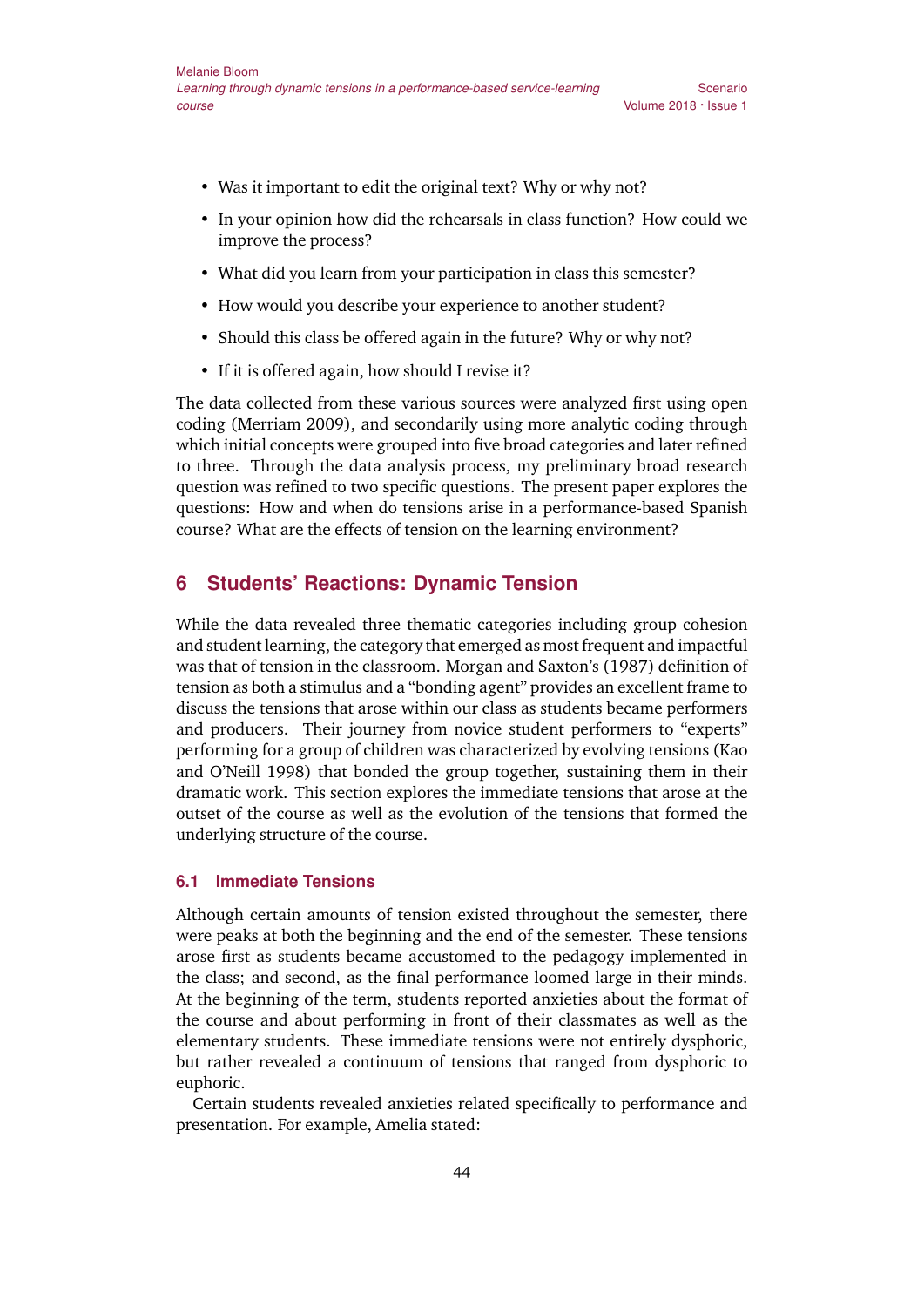After this first week of class, I am not sure how I feel. The first couple of days stressed me out. I wasn't sure what to expect. I am sure that it is obvious that I don't like to act, speak, etc. in front of the class. In fact, like I said in class, I studied vocal performance before studying Spanish. I had to give up that major due to my stage fright. I think that this class is bringing back to mind those stressful experiences from my past. Everyone has their own problems, and mine is not special, but it is important to note that it is more than just an aversion. That said, I hope that I can get over my anxieties and enjoy my time with my classmates because I liked the activities and the opportunity to learn different things about them.<sup>2</sup>

Although not all of the students shared Amelia's experience with this type of stage fright, three others expressed their aversion to performing and/or speaking in front of the class, something that caused them anxiety at the beginning of the term. In addition to performance anxiety, students also stated that they "felt silly" completing some of the performance-based games and activities during the first several weeks. For example, Sara noted, "It makes me feel bad because the truth is sometimes people look ridiculous doing these exercises, and it is then that the teasing starts in the group, and this is what I fear the most." Although there were no observed or reported instances of "teasing" in class, Sara was nervous that the performances would inspire this kind of behavior. Her comment was representative of those made by two other students about feeling uncomfortable completing activities in which they had to move and speak differently than they were used to.

Despite students expressing these tensions, which could be characterized as dysphoric to non-dysphoric, tensions that were more euphoric in nature were also noted at the beginning of the semester. Although some of the students enrolled in the course knew one another at the outset, for the most part, this group of students had not worked together previously. Because the students were not well acquainted, it was surprising how quickly the class identified as a "group" rather than as individuals. In the first week's reflection, eight students mentioned that their identification with others in the group was helpful in calming anxieties about performing and/or noted that the supportive environment helped them feel more comfortable. For example, one student commented, "I think the manner in which the games were played let us get to know more about everyone in class. We realized that we can work in a team since we have things in common and we share similar ideas." Similarly, Laura noted that, "no one was judging other people, and I feel more comfortable working with them [her classmates]."

The in-class performance activities required students to be in a vulnerable position. However, they not only got to know each other quickly, but they also developed trust in one another. For example, at the beginning of the semester, Carla noted, "In Spanish class, we have to act, leave our comfort zones and interact with our classmates in different ways." It could be that this "different way" of interacting with classmates (via performance) served as a euphoric tension that kept students both engaged in the class and allowed them to form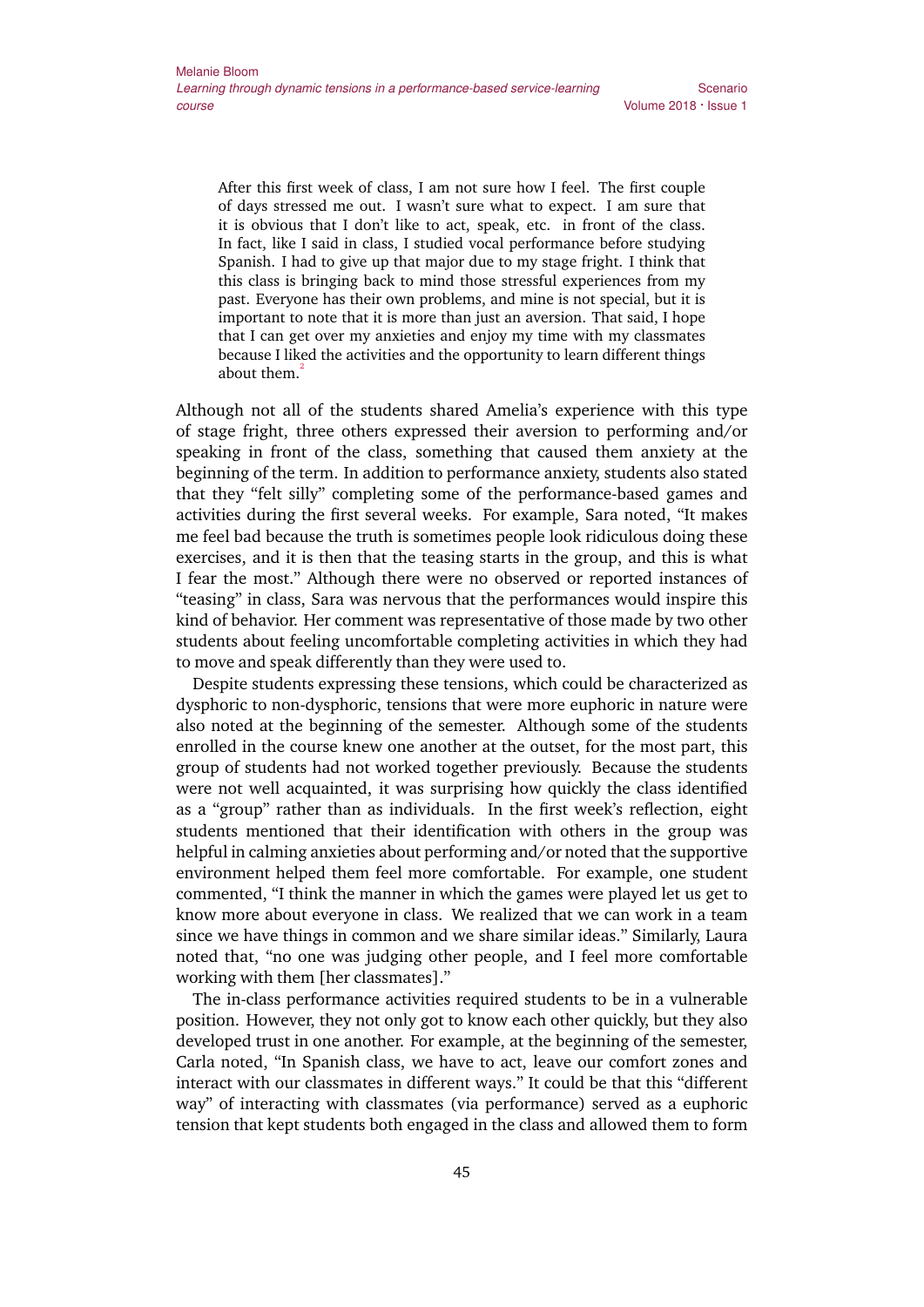a group or team mindset rather than a more individualistic one.

#### **6.2 Evolving Tensions**

While in the first part of the semester, students expressed anxiety about performance in general, once the play was cast (in week six of the course), the tensions that evolved demonstrated students' investment in the production. Students questioned directorial decisions, such as casting or blocking, doubted one another, and worried about costumes, make-up, and props. These tensions evolved as the final production began to take shape and had both dysphoric and euphoric effects on the students.

Following Essif's (2002: 120) strategies for collaborative regeneration of a dramatic text, two activities were conducted in class to allow students to reflect on the script itself as well as their particular characters. First, students met in small groups to suggest possible edits to the script to make it more accessible to our fourth-grade audience as well as to make it easier for students to memorize. Second, students were encouraged to reflect upon how they might reinvent their character through voice, movement, script edits, etc. in order to "personalize" their performance. These activities were implemented so that students could begin to take ownership of the play as well as their individual performances, but they caused unanticipated tensions as the students were more comfortable with interpreting what was "on the page." For example, Raquel stated "The classes this week stressed me out. Especially Monday's class. I felt really negative about looking for ways to develop our own version of *Globito Manual*." Likewise, Carmen mentioned that eliminating or editing lines would take away from the "charm" of the play. Similarly, students were uncomfortable with the task of "reinventing" their character to include some aspect of themselves. Emma stated in her reflection, "I think that for the group of us that make up Globito, it was difficult to imagine how we are going to invent the character on stage. I think it is really different than what we are used to doing." Four other students also stated that they did not know how to reinvent their character and/or that the character should be interpreted as written. These comments perhaps demonstrate a tension between the creative interpretation that the students were asked to do in this course and the more literal interpretations that they were accustomed to completing in other language and literature courses. In this case, the tension resulting from these activities had a detrimental effect on class participation. Three out of the five groups of students working on these edits and interpretations completed no productive work during class, and the negative energy generated in class that week carried over to the following week, as students came to class ill-prepared to rehearse.

Students' literal interpretation of the text also created tensions between their expectations of the staging of the performance and the directors' and instructor's perceptions. As we were producing the play on essentially no budget, all costumes, props, and make-up were either items that we collectively already possessed or that could be purchased by the instructor. David summed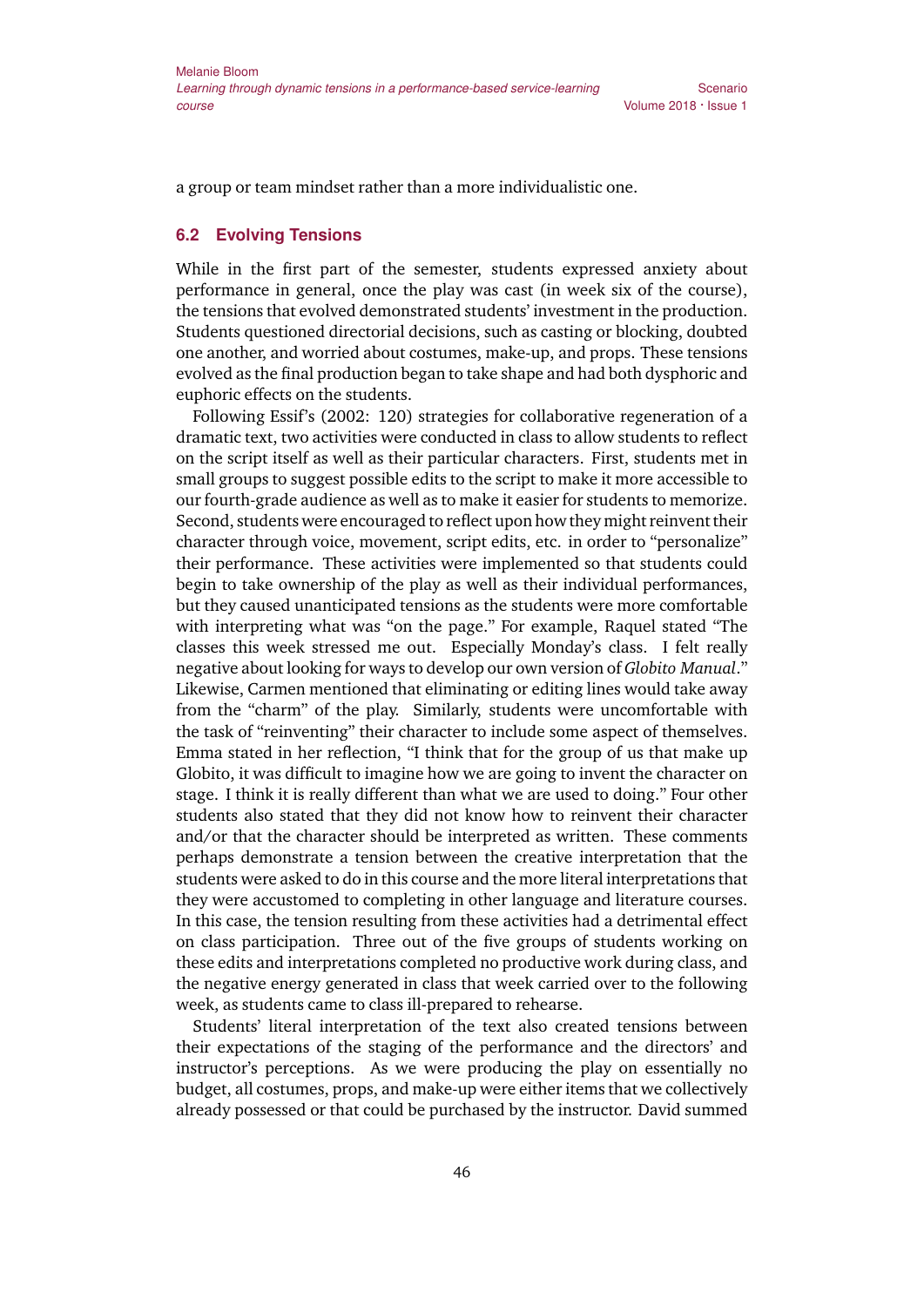up this tension well by stating:

As for me, when I think about the various things that we can do, there is a certain conflict. I am referring to the fact that we don't even have the most basic resources, and all of us want to present *Globito Manual* in the best way possible. Yes, it's true that children have big imaginations; and maybe, people like me, we think too much about the details.

While four other students noted the limited budget and the need for simplicity, nine students came up with elaborate ideas for scenery, costumes, and props that required a substantial investment in time and money. These complex ideas sometimes reflected the students' literal interpretation of the play. For example, two students wanted to create cardboard cut-outs of the characters that they were to interpret. Other ideas were based on the students' desire to create an environment that would hold the fourth graders' attention. Regardless, both types of ideas reflect the students' desire to draw the audience's attention to backdrops, props and elaborate costumes, in order to minimize the focus on their own voices and movements. Laura noted something similar in her tenth reflection when she stated:

After this week, I realized that we are paying more attention to things like costumes and music. These things are important but we need to focus on memorizing the lines of the play. I know the reason why I was paying more attention to the other aspects is because it takes away from the pressure of having to act.

As we moved into the rehearsal stage of the semester, the students' anxieties about the production increased causing negative tensions to arise as students began to comment on one another's lack of preparedness. However, more euphoric tensions were also observed as students put renewed emphasis on both their own performances and the production itself. Leading up to the final performance, students made 28 comments in their reflections about the importance of class/rehearsal attendance, the memorization of lines, voice projection, and "having fun" with their characters. These comments were often self-critical, but also served as subtle ways of encouraging their classmates who needed to work on these aspects of their performance. For example, Nick stated:

After Wednesday, I completely agree with Neal when he told us that the sooner we memorize our lines, the better because when we were practicing the scenes, I felt like I wasn't capable of acting the way I wanted to because I had the script in my hand. I felt like I could only read it and not convey enough emotion.

Nick was not the only student to mention the importance of being off-script. Several other students mentioned that lines needed to be memorized so that student actors could pay more attention to other aspects of their performance. For example, Amelia noted the relationship between knowing lines well and voice projection stating: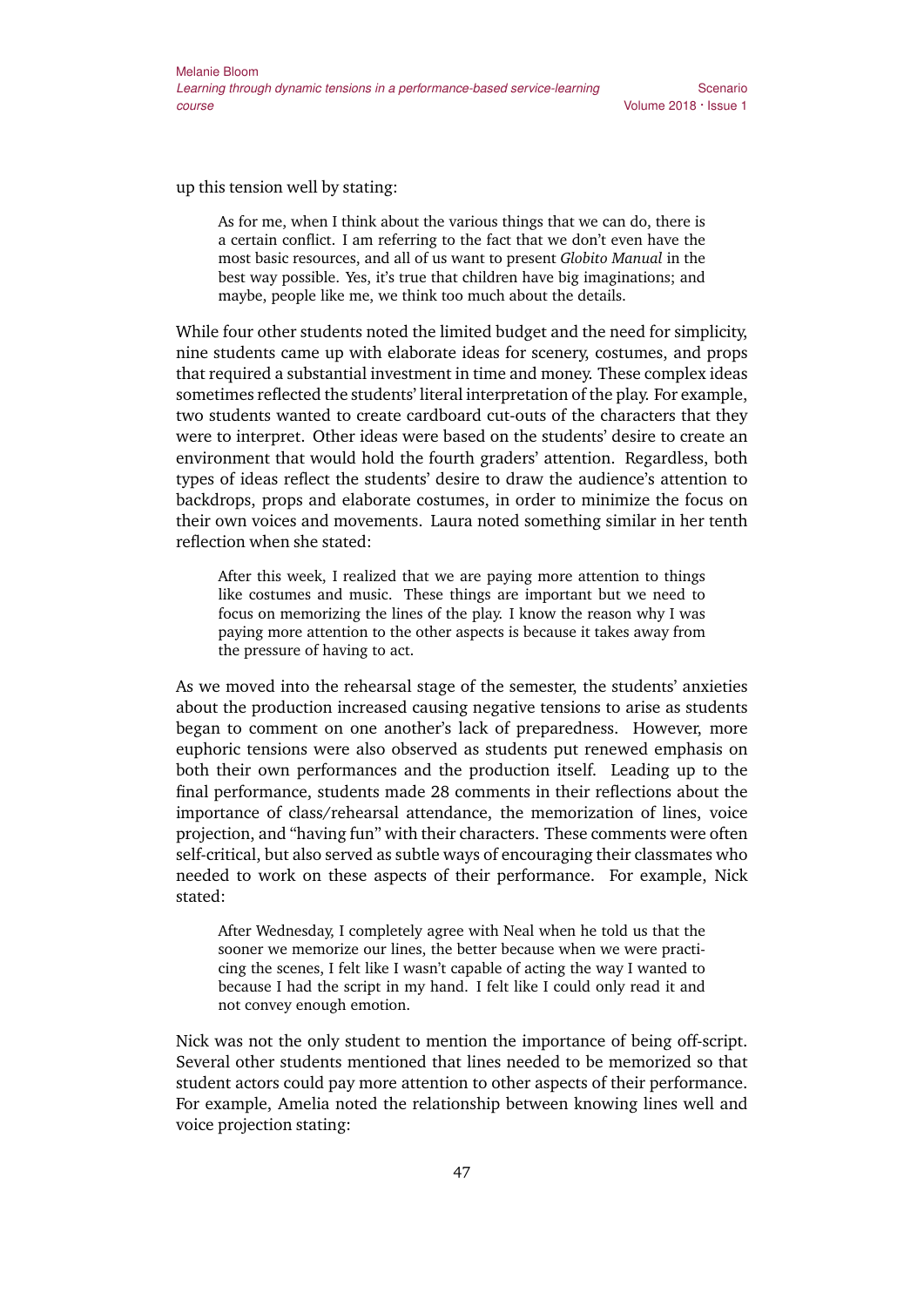When some people aren't sure of their lines, they speak quietly and the scene loses energy. When they get to a part in which they do know the lines, it seems like their minds are still worried about the past and it is hard to recover the energy. Also, when they do speak up, the problem areas are obvious and we can correct them.

Finally, in relation to adding more "personality" to their performances, Laura stated, "About our roles, we need to add more personality. Like Marsha said, what we are portraying should be fun." Thus, these types of comments served as a critique, but also perhaps a form of encouragement to focus or re-focus students' efforts. As Amelia reminded her classmates, "The most important thing is the project (that is, the children) and they don't want to see uninterested university students."

Tensions that arose from students' anxieties about their individual performance or the group production were important to the learning process as they led students to discover more about themselves and to learn more about theatrical production and performance for children. As students' performances evolved, some began to apply the techniques they learned earlier in the semester as well as the feedback they received during the preliminary rehearsals. The improvements in their performance did not go unnoticed by their fellow students, and they began to serve as model actors. Thus, for some students, the disconnect between their own performance and that of their peers created a euphoric tension, which helped students re-invest in the production. For example, during a feedback session after one of the rehearsals, Marsha enouraged students to incorporate in their performances the features of the inanimate objects they were representing. In response Laura commented,

I think that David did a good job with this. The way he speaks and walks, I can connect his actions to a tree. Carlos as well, in the way he walks in the opening scenes. I like it because it is believable that he is a balloon. Maybe he feels a little uncomfortable or silly but he is dedicated to his character just like David.

This demonstrates how Laura was able to learn from her fellow actors and how she saw the concepts discussed in class applied to their performances. Likewise, Erica commented on the same topic, and her admiration of the way David, Amelia, and Sara gave unique voices to their characters through their performances. Another student mentioned voice projection specifically, noting how Nick's voice commanded the audience's attention while he was on-stage. Similarly, Emma admired the way that both Carla and David used the entire stage during their performances, rather than staying frozen in one spot as others did. She observed, "This week I have learned a lot of things, not just by doing the activities but also absorbing what others do." These comments taken together indicate the euphoric tension that came from students' observations of one another's performances and how they actively learned from their peers. Raquel perhaps summarized the results of these tensions best in her last reflection noting: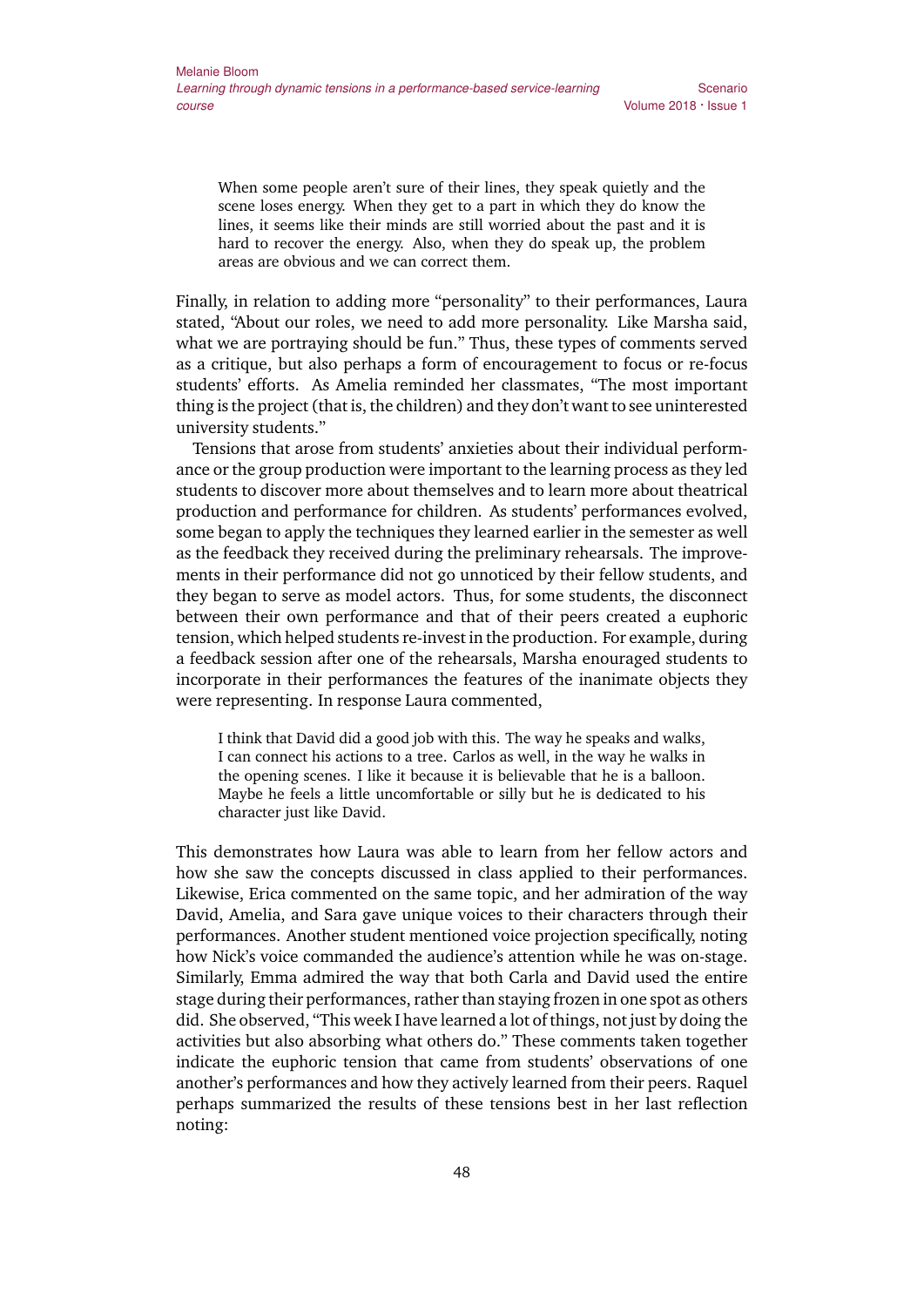At least I feel like I learned a lot this semester, especially about myself. Each and every rehearsal, every change in the play, each reflection they all feel in this moment special and important. And seeing the faces of my classmates, proud of themselves, was the biggest reward for all the hard work this semester.

Thus, despite both the immediate and evolving tensions students experienced throughout the semester, they stayed engaged in the process and the production and viewed it as worth the effort.

## **7 Conclusion**

The tensions experienced during the development and realization of this performance-based, service-learning course were not always comfortable, but they provided the underlying structure for learning to occur. Going through phases of uncertainty, debate, and critique, students were challenged to solve problems in new ways. This process also allowed the students to express themselves in ways that many of them had never done before, both in Spanish and through movement. The fact that all students participated in the final production with enthusiasm, provides additional evidence of their engagement in the process. In the end, bothin their final reflections andin our class debriefing session, every student involved in the course reported having had a positive experience, and almost all noted that they felt a sense of accomplishment at the end of the semester.

The results of this study suggest that the process of learning through performance can and should be filled with tension, because tension ultimately leads to learning. Yasmin perhaps summarized this best when she reflected on her experience at the end of the semester; she noted, "We can learn a lot from this experience, from how to work in a team, to trusting others, to overcoming our fears and anxieties and all of this in a fun way for the entertainment of a group of children."

Because these shared perspectives were unique to this particular group of students, educators working with students in other contexts may experience their own unique set of tensions. For example, students at lower levels of language proficiency may experience tensions related to foreign language anxiety or linguistic self-confidence that my students did not. The challenges and rewards that arose from working with and for the benefit of children also sustained this particular group of students in the dramatic task. Students working in other contexts might not feel the tension that stemmed from the desire to not only entertain the audience, but also to not disappoint the group of children that the students had come to know. Thus, I would encourage educators working in different contexts to examine how tension might serve as an underlying structure of their dramatic work.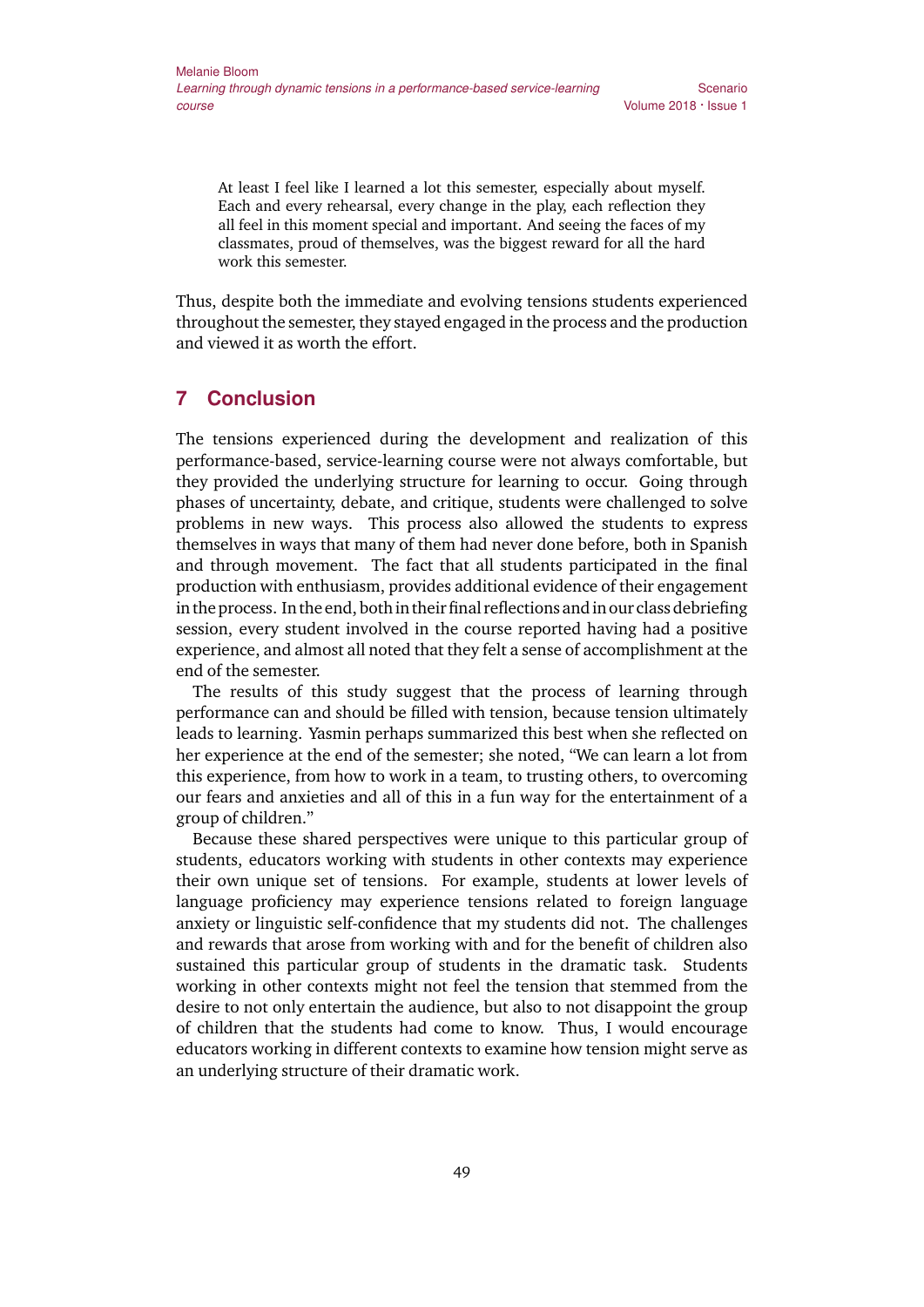# **Bibliography**

- Belliveau, George & Kim, Won (2013): Drama in L2 Learning: A Research Synthesis. In: *Scenario* VII/2, 6-26
- Bloom, Melanie (2007): Tensions in a Non-traditional Spanish Classroom. In: *Language Teaching Research* 11/1, 85-102

Scenario

Carkin, Gary (2007): *Teaching English through Drama: The State of the Art*. <https://tesoldrama.files.wordpress.com> [last accessed June 16, 2017]

Carson, Lorna (2012): The Role of Drama in Task-based Learning: Agency, Identity and Autonomy. In: *Scenario* VI/2, 46-59

Cheng, Astrid Yi-Mei & Winston, Joe (2011): Shakespeare as a Second Language: Playfulness, Power and Pedagogy in the ESL Classroom. In: *Research in Drama Education: The Journal of Applied Theatre and Performance* 16/4, 541-556

Dodson, Sarah L. (2000): FAQs: Learning Languages through Drama. In: *Texas Papers in Foreign Language Education* 5/1, 129-141

Dunn, Julie & Stinson, Madonna (2011): Not without the Art!! The Importance of Teacher Artistry when Applying Drama as a Pedagogy for Additional Language Learning. In: *Research in Drama Education: The Journal of Applied Theatre and Performance* 16/4, 617-633

Essif, Les (2002): (Re-)Creating the Critique: In(tro)ducing the Semiotics of Theatre in the Foreign-language Performance Project. In: *Theatre Topics* 12/2, 119–142

Even, Susanne (2011): Drama Grammar: Towards a Performative Postmethod Pedagogy. In: *Language Learning Journal* 39/3, 299-312

Fonio, Filippo (2012): Stuffed Pants! Staging Full-scale Comic Plays with Students of Italian as a Foreign Language. In: *Scenario* VI/2, 17-26

Horwitz, Elaine K., Horwitz, Michael B. & Cope, Joann (1991): Foreign Language Classroom Anxiety. In: Horwitz, Elaine K. & Young, Dolly A. (eds.): *Foreign Language Anxiety: From Theory to Research and Classroom Implications*. Upper Saddle River, NJ: Prentice Hall, 27-36

Huang, Jing (2006): Learner Resistance in Metacognition Training? An Exploration of Mismatches between Learner and Teacher Agendas. In: *Language Teaching Research* 10/1, 95-117

Hubbard, Ruth Shagoury & Power, Brenda Miller (2003): *The Art of Classroom Inquiry: A Handbook for Teacher-Researchers*. Portsmouth, NH: Heinemann

Janudom, Ratchadaporn & Wasnasomsithi, Punchalee (2009): Drama and Questioning Techniques: Powerful Tools for the Enhancement of Students' Speaking Abilities and Positive Attitudes towards EFL Learning. In: *ESP World* 26/5, n.p. http://[www.esp-world.info](http://www.esp-world.info). [last accessed January 30, 2018]

Kao, Shin Mei, Carkin, Gary & Hsu, Liang-Fong (2011): Questioning Techniques for Promoting Language Learning with Students of Limited L2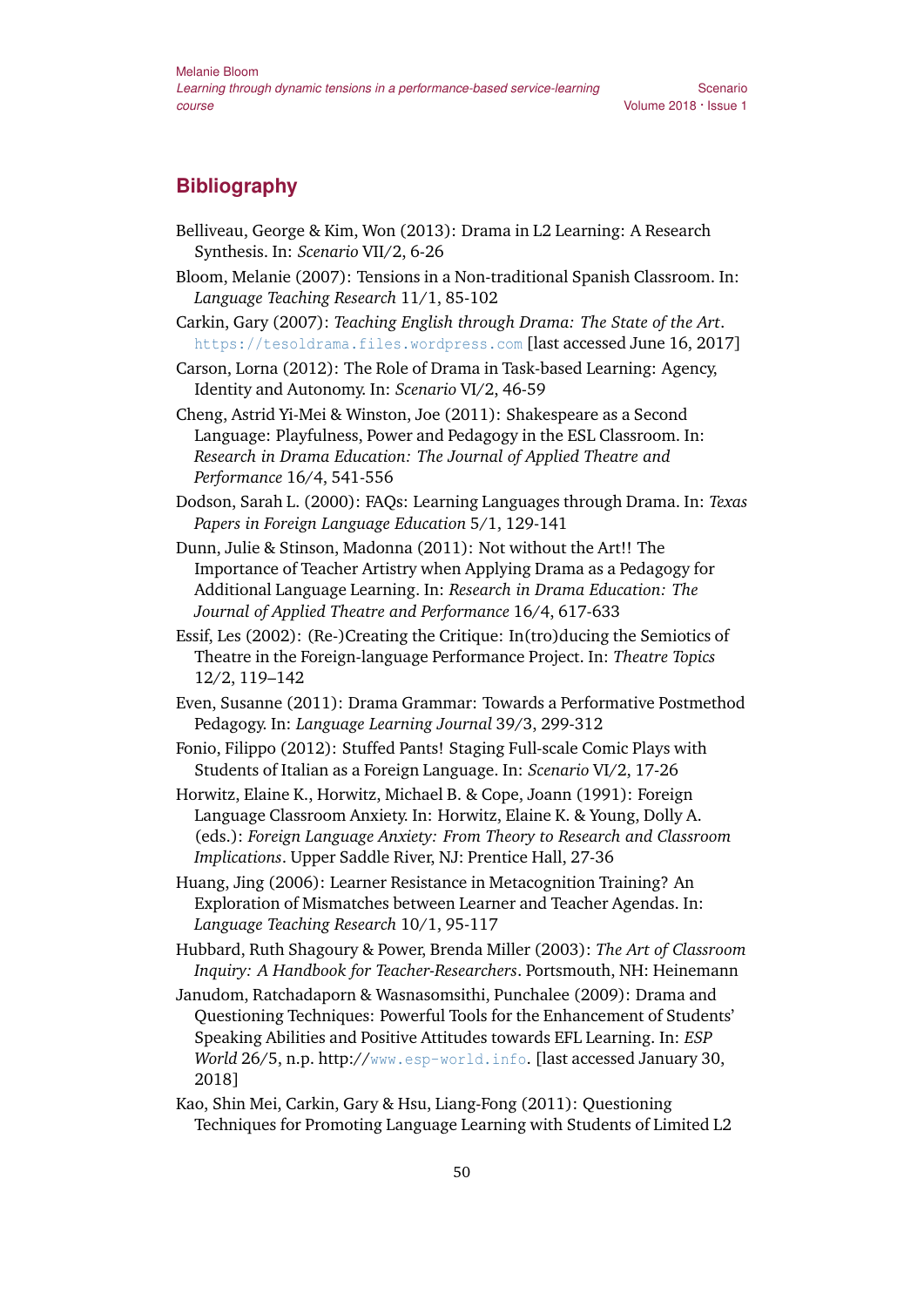Oral Proficiency in a Drama-oriented Language Classroom. In: *Research in Drama Education: The Journal of Applied Theatre and Performance* 16/4, 489-515

- Kao, Shin Mei & O'Neill, Cecily (1998): *Words into Worlds: Learning a Second Language Through Process Drama*. Westport, CT: Greenwood
- Koerner, Morgan (2012): German Literature and Culture Under Revue: Learner Autonomy and Creativity through the Theme-based Theater Practicum. In: *Die Unterrichtspraxis* 45/1, 28-39
- Luke, Christopher L. (2006): Fostering Learner Autonomy in a Technology-Enhanced, Inquiry-Based Foreign Language Classroom. In: *Foreign Language Annals* 39/1, 71-86
- Merriam, Sharan B. (2009): *Qualitative Research: A Guide to Design and Implementation*. San Fransisco, CA: Jossey-Bass
- Morgan, Norah & Saxton, Juliana (1987): *Teaching Drama: A Mind of Many Wonders*. Cheltenham, UK: Nelston Thornes
- Piazzoli, Erika (2011): Process Drama: The Use of Affective Space to Reduce Language Anxiety in the Additional Language Learning Classroom. In: *Research in Drama Education: The Journal of Applied Theatre and Performance* 16/4, 557-573
- Podlozny, Ann (2000): Strengthening Verbal Skills through the Use of Classroom Drama: A Clear Link. In: *Journal of Aesthetic Education* 34/3, 239-275
- Reyes, Carlos José (2014): *Globito Manual*. Bogata, Colombia: Panamericana Editorial
- Ryan-Scheutz, Colleen & Colangelo, Laura M. (2004): Full-scale Theater Production and Foreign Language Learning. In: *Foreign Language Annals* 37/3, 374-385
- Saglamel, Hasan & Kayaoglu, Mustafa N. (2013): Creative Drama: A Possible Way to Alleviate Foreign Language Anxiety. In: *RELC Journal* 44/3, 377-394
- Schwarzer, David (2003): A Qualitative Assessment of a Foreign Whole Language Class. In: *Foreign Language Annals* 36/1, 77-85
- Schewe, Manfred (2013): Taking Stock and Looking Ahead: Drama Pedagogy as a Gateway to a Performative Teaching and Learning Culture. In: *Scenario* VII/1, 5-28
- Schmenk, Barbara (2015): Drama in the Classroom: Post-Holistic Considerations. In Parkes, Lisa & Ryan, Colleen M. (eds.): *Integrating the Arts: Creative Thinking about FL Curricula and Language Program Direction*. Boston, MA: Cengage, 91-108
- Shiozawa, Yasuko & Donnery, Eucharia (2017): Overcoming Shyness: Promoting Leadership and Communication through English Drama Camp in Japan. In: *Scenario* XI/2, 15-30
- Short, Kathy G. & Burke, Carolyn (1991): *Creating Curriculum: Teachers and Students as a Community of Learners*. Portsmouth, NH: Heinemann